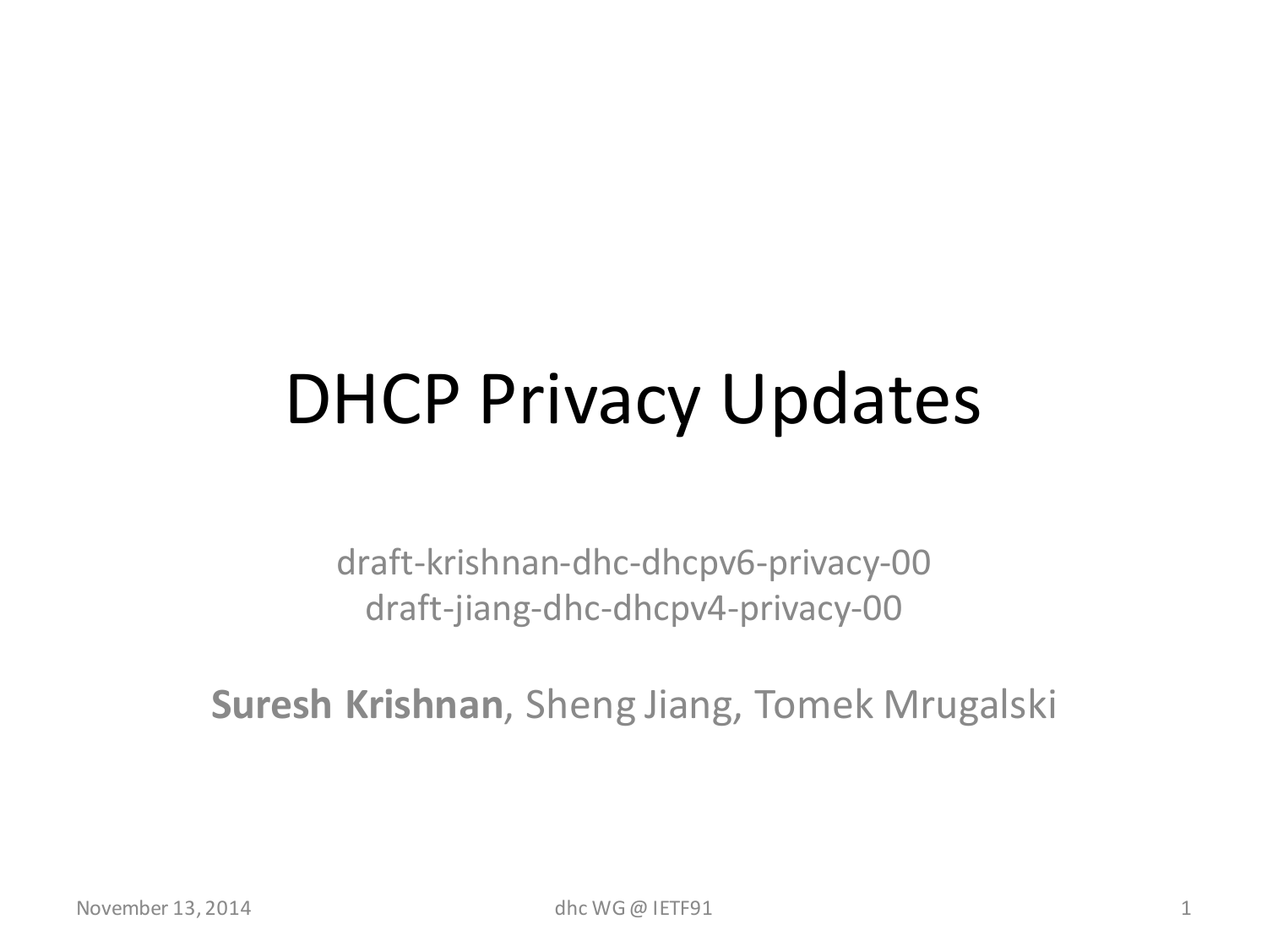## Goals

- Evaluate and document the potential privacy issues in the current DHCP protocol (both DHCPv6 and DHCPv4)
	- Enumerate the identifiers used in the protocol
	- Describe mechanisms that currently exist in DHCP that affect privacy
	- Describe potential attacks
		- Mitigation strategies and solutions to come later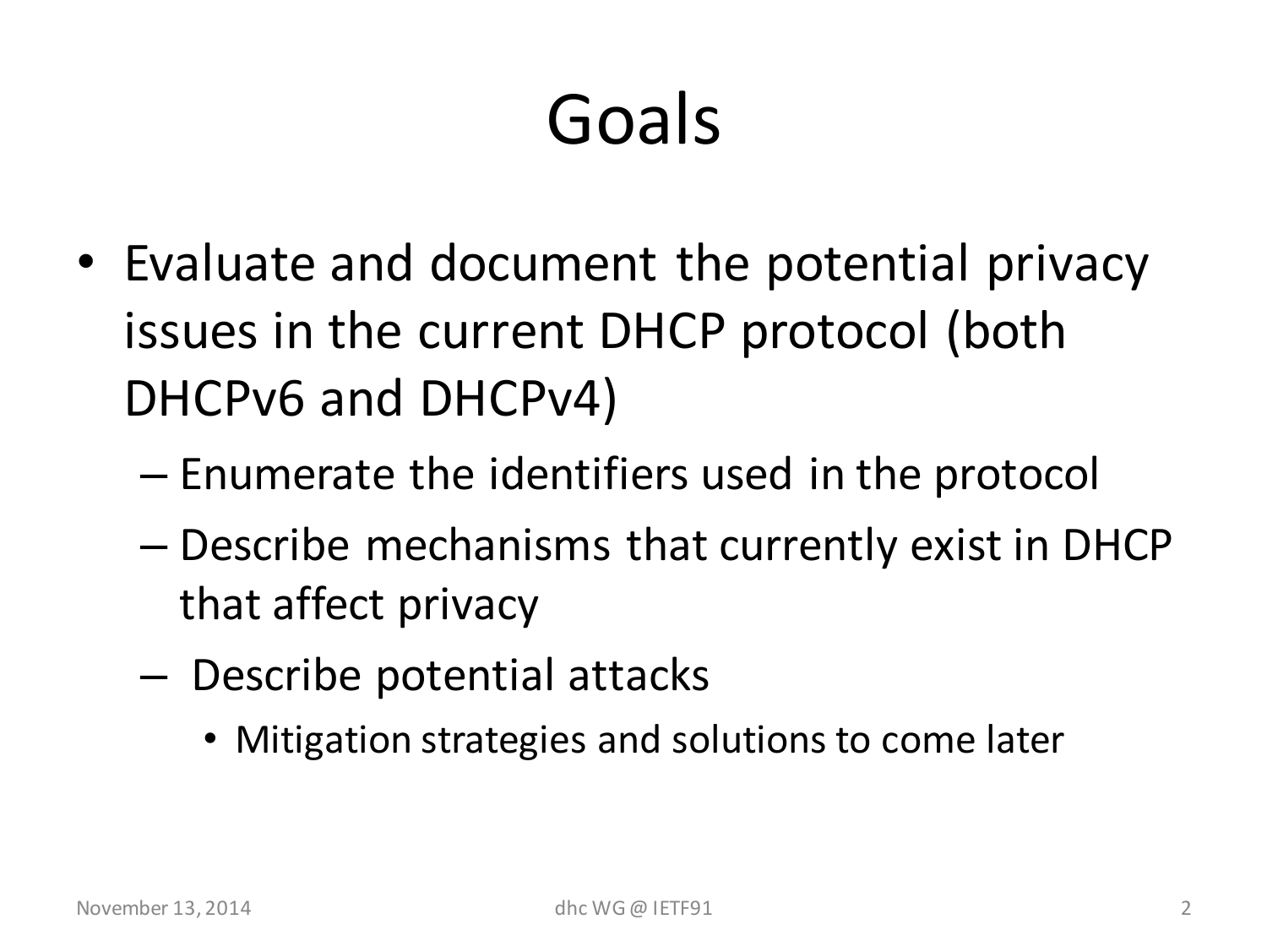- Identifiers
- Current Mechanisms
- Attacks
- Differences between DHCPv4 and DHCPv6
- Work Plan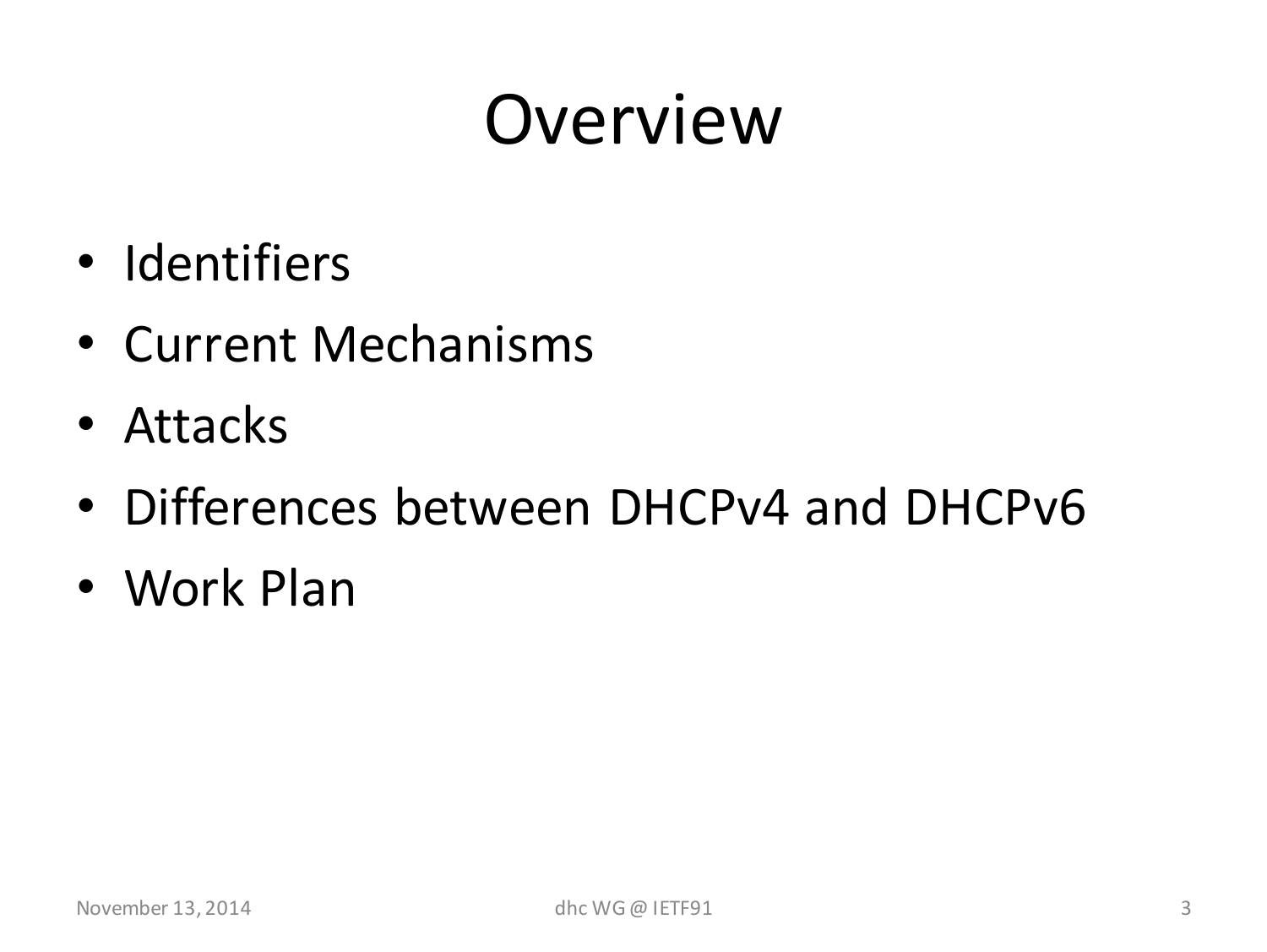### Identifiers

| <b>DUID</b>                                         | IA_NA, IA Address                                                                          | Interface ID       |
|-----------------------------------------------------|--------------------------------------------------------------------------------------------|--------------------|
| Client ID                                           | IA TA                                                                                      | Subscriber ID      |
| Server ID                                           | IA_PD, IA Prefix                                                                           | Remote ID          |
| <b>Civic Location</b><br><b>Geographic Location</b> | <b>ORO</b><br><b>Vendor Class</b><br><b>Client HW Address</b><br><b>Client System Arch</b> | <b>Client FQDN</b> |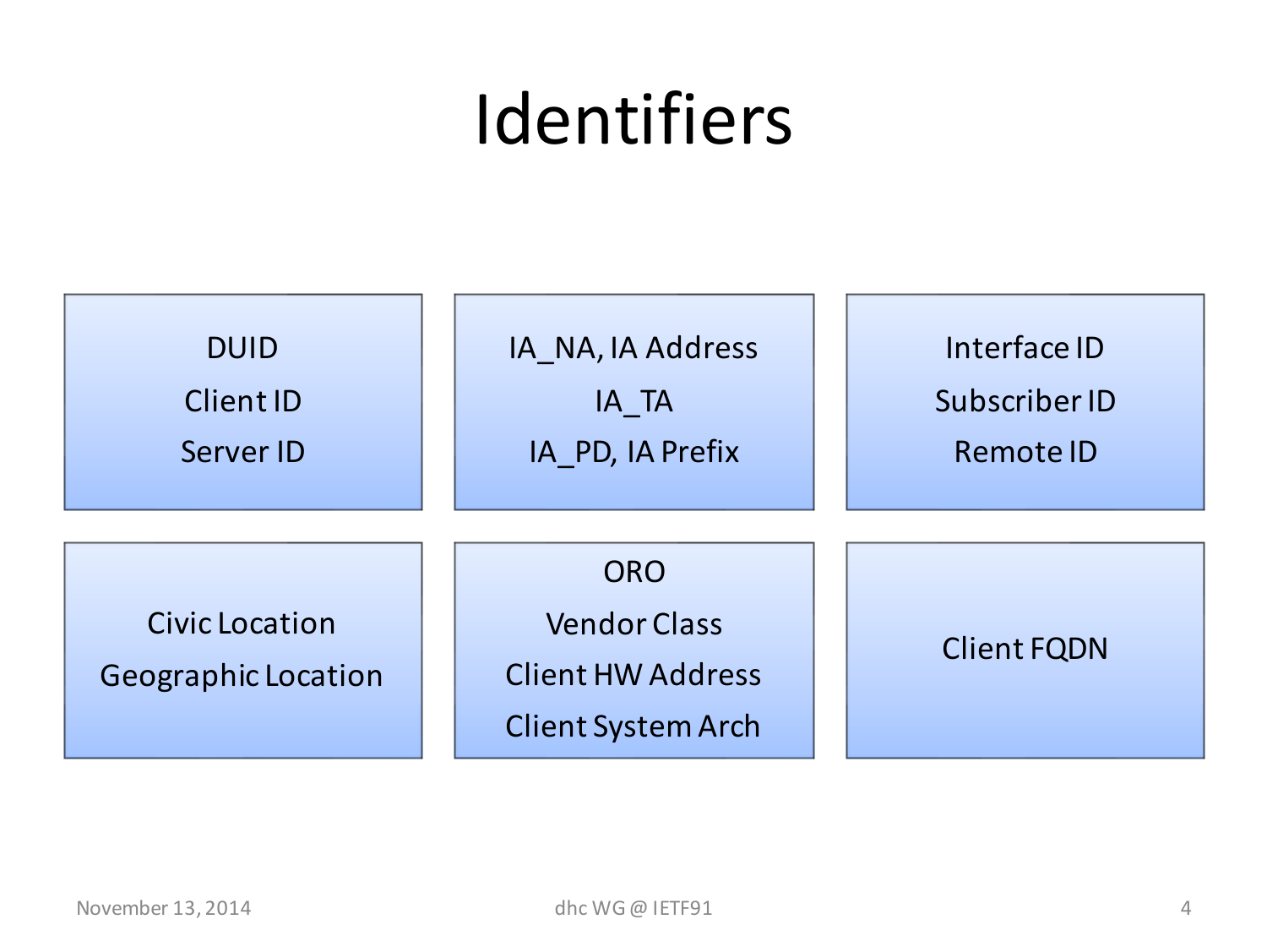- Identifiers
- Current Mechanisms
- Attacks
- Differences between DHCPv4 and DHCPv6
- Work Plan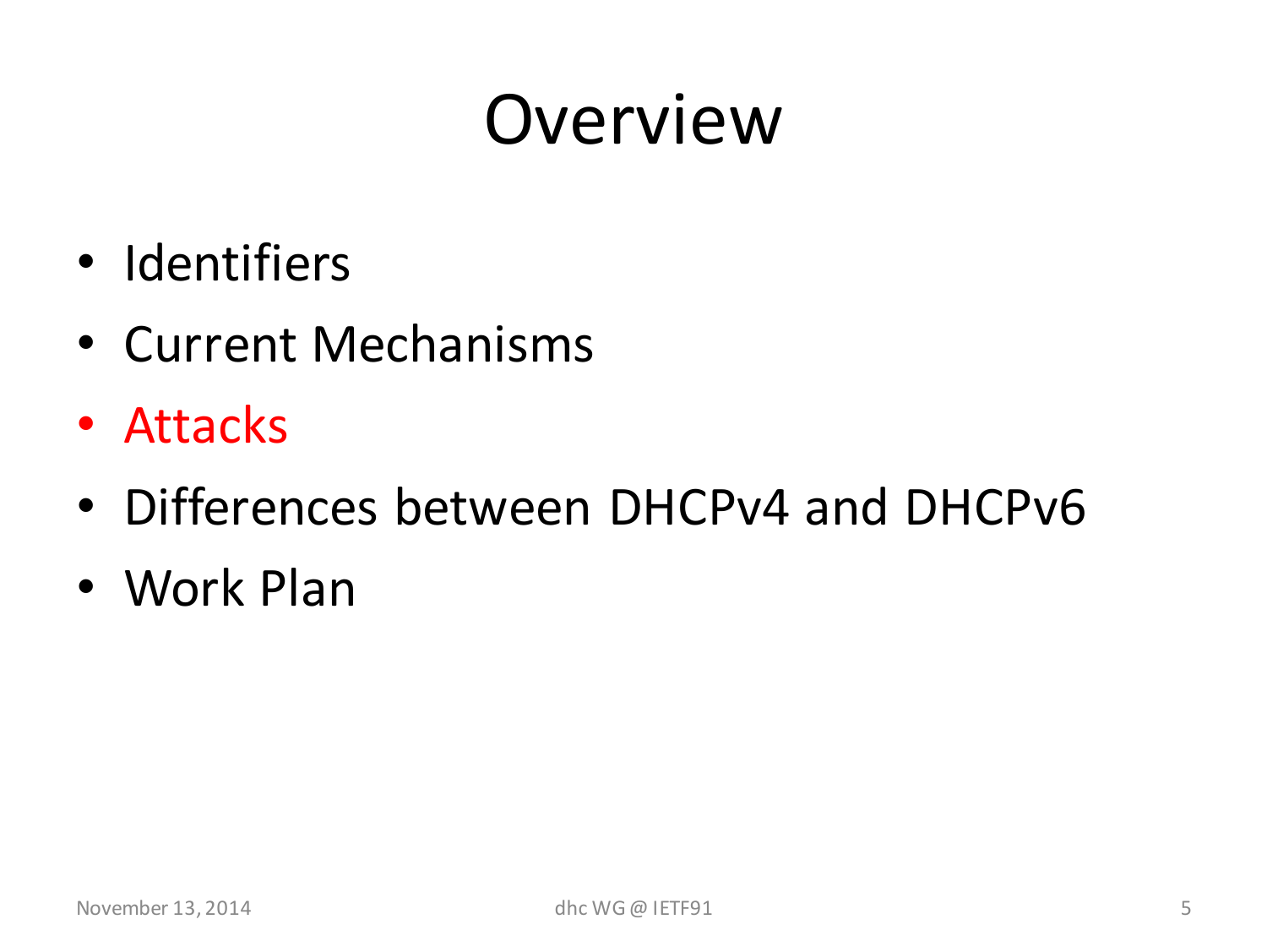#### Attacks

- Device type and OS discovery (fingerprinting)
	- The type of device the client uses as well as the Operating system running on the device can be guessed using information in DHCP messages
- Finding location information of client
	- From DHCP options designed to provide such information to clients
- Finding previously visited networks
	- By looking at information that leaks from the DHCP messages on the \*new\* network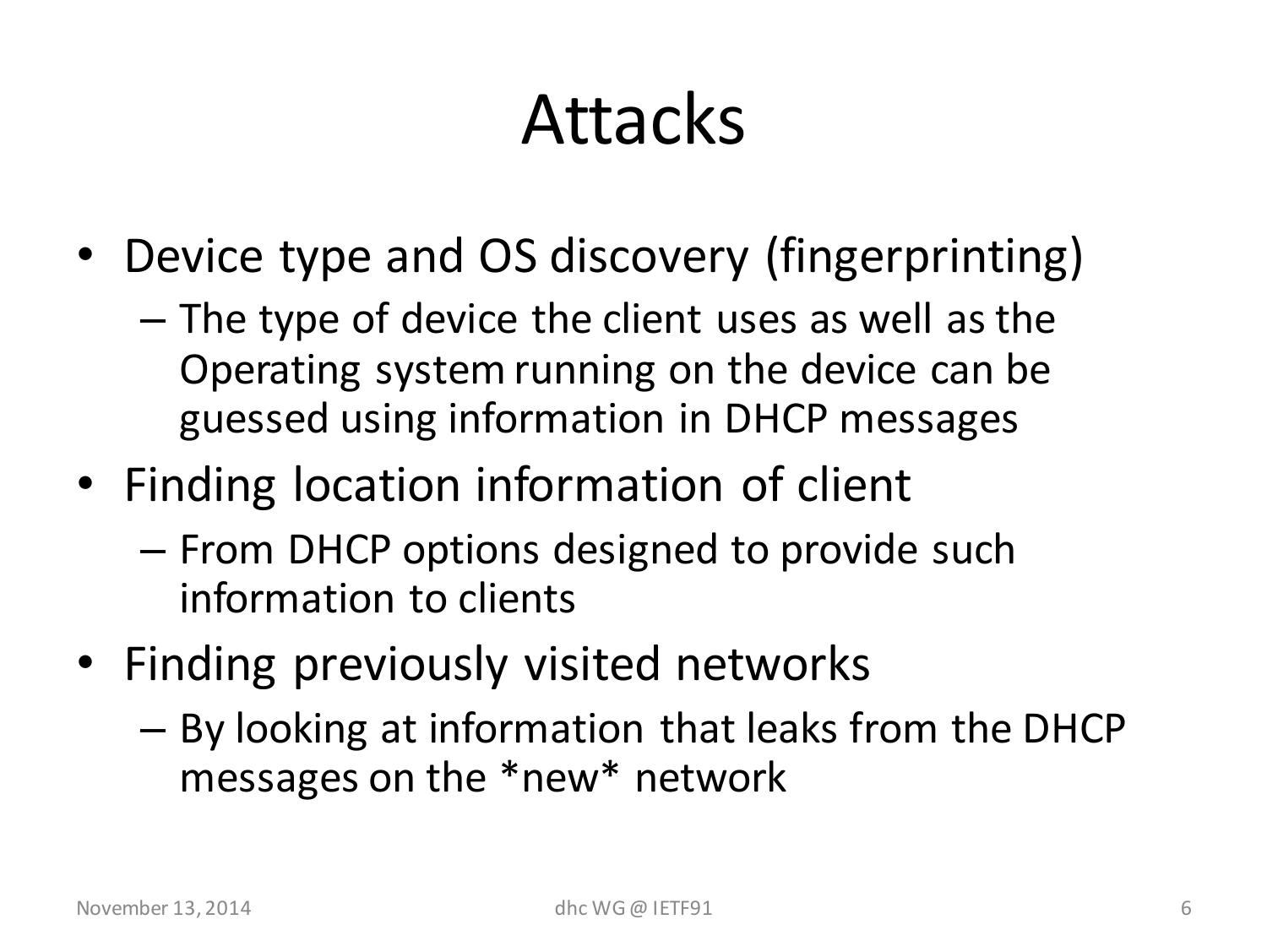# Attacks (2)

- Finding a stable identity & correlation of activities over time
	- Using stable DHCP identifiers that persist across networks and time
	- Possibility of location tracking
- Bulk information collection
	- Pervasive monitoring
		- Using one or more of the passive attacks described earlier
	- Leasequery & bulk leasequery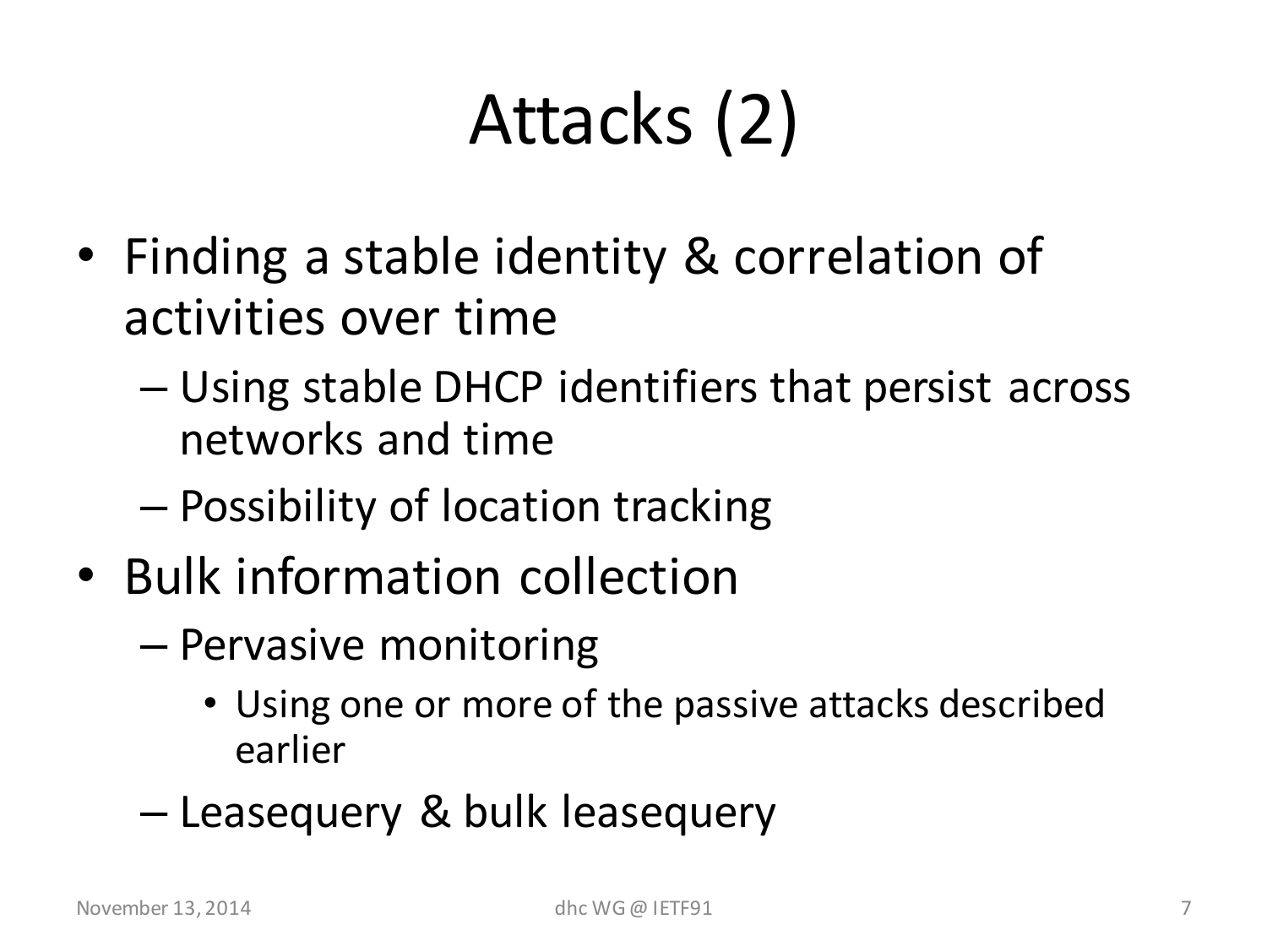- Identifiers
- Current Mechanisms
- Attacks
- Differences between DHCPv4 and DHCPv6
- Work Plan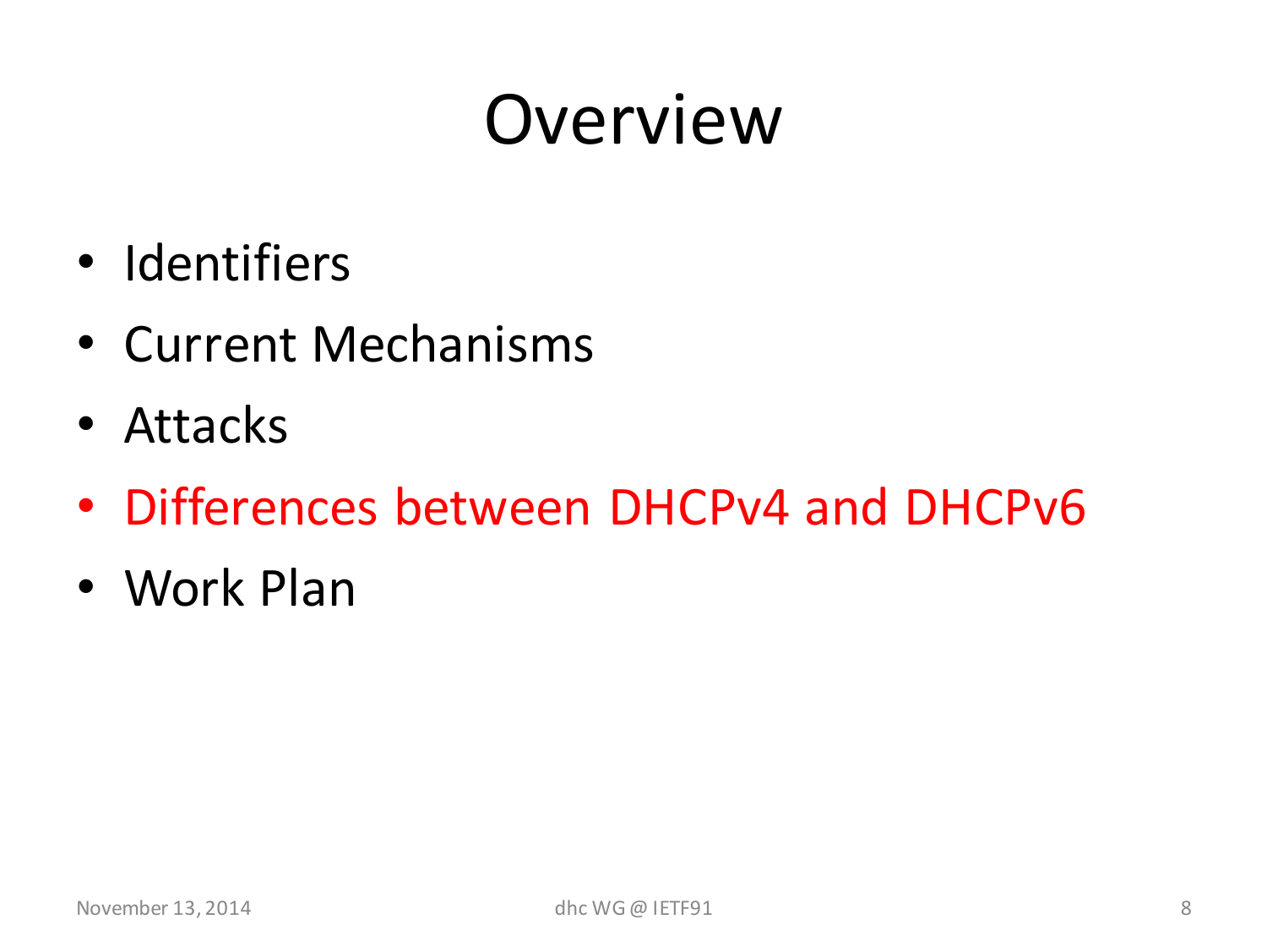## DHCPv6 and DHCPv4

- They have very similar behaviors
	- Consequently, existing mechanisms that affect privacy and potential attacks are similar
- The Options are a bit different

| <b>DHCPv6</b>                                                   | <b>DHCPv4</b>                                       |
|-----------------------------------------------------------------|-----------------------------------------------------|
| <b>DUID</b>                                                     | <b>Client ID</b>                                    |
| IA_NA, IA_TA, IA_PD, IA<br><b>Address and IA Prefix Options</b> | 'yiaddr' field and 'requested IP<br>address' option |
| <b>Client Link-layer Address</b><br>Option                      | 'htype' and 'chaddr' fields                         |
| <b>ORO</b>                                                      | Parameter Request List                              |
| Remote ID, Interface ID                                         | Relay agent information<br>option                   |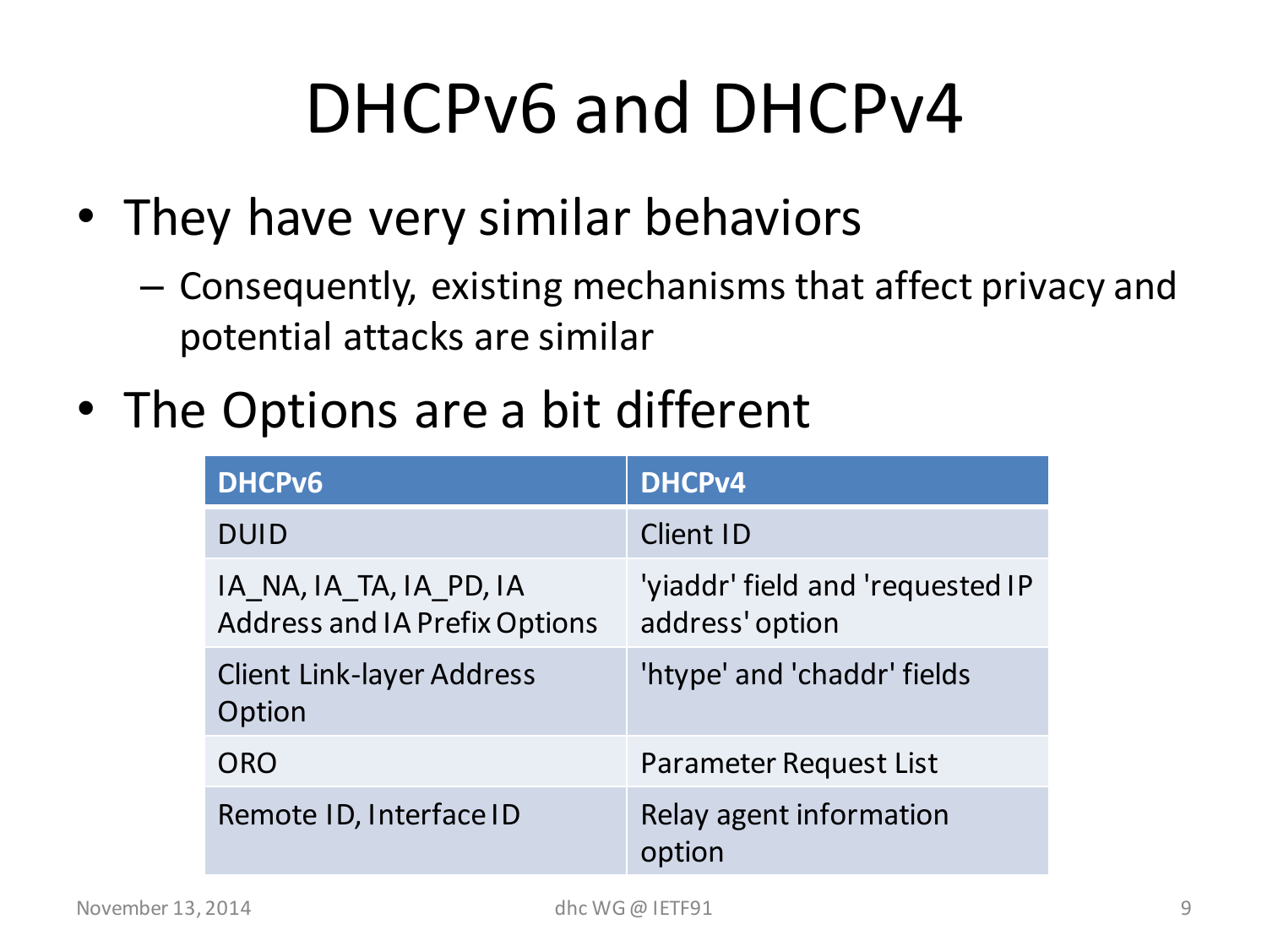- Identifiers
- Current Mechanisms
- Attacks
- Differences between DHCPv4 and DHCPv6
- **Work Plan**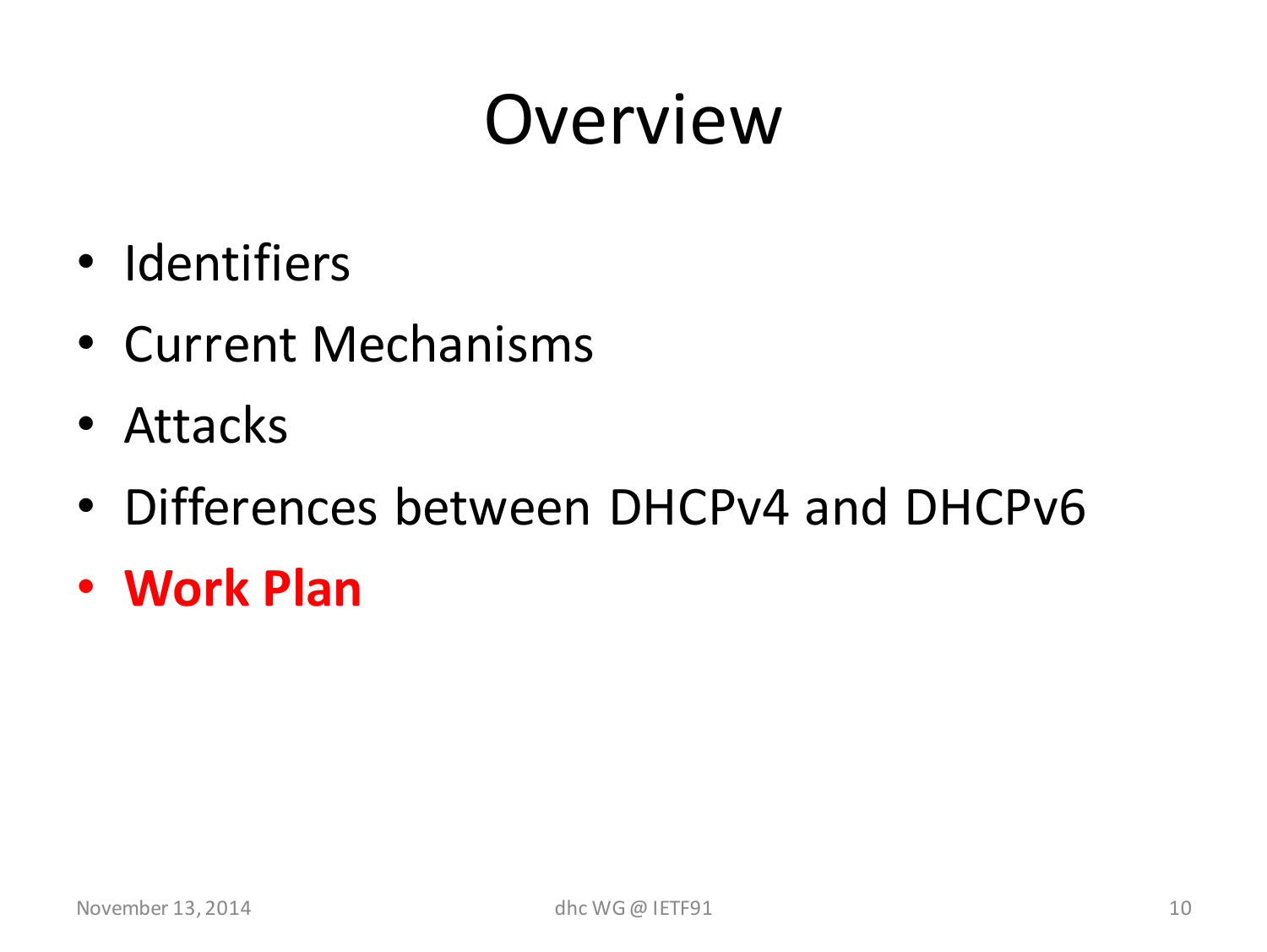#### Use cases

- 1. The obvious one: client discloses identifiers that can be used for tracking/identification
	- Identifiers: MAC, client-id, remote-id
	- Location: addresses in confirm
	- Identifying information: tomeks-laptop.isc.org
- 2. Tethering
	- A phone enables tethering, starts announcing its server-id
	- We need to also address server anonymity
- 3. Forget me!
	- Servers tend to assign the same address/prefix to returning clients
	- Some clients want to explicitly have their addresses/prefixes changing over time
	- Solution to #1 won't work when client has to be identifiable by the operator, e.g. cable modem clients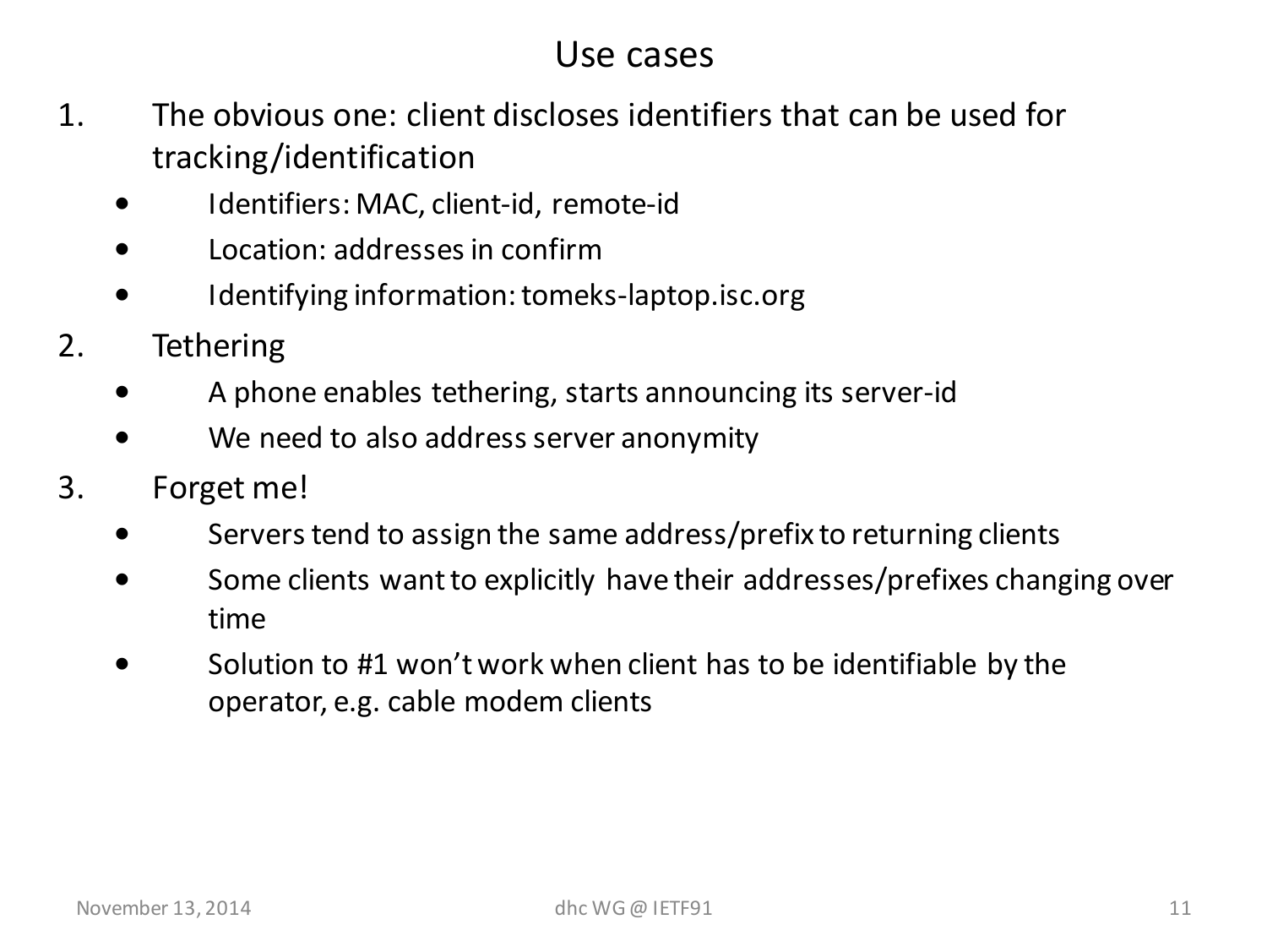#### Proposed schedule

| <b>Milestone</b>                                                                                               | <b>Planned date</b> | Comments                         |
|----------------------------------------------------------------------------------------------------------------|---------------------|----------------------------------|
| Initial submission of problem analysis<br>draft-jiang-dhc-dhcp-privacy-00<br>draft-krishnan-dhc-dhcpv6-privacy | Oct/Nov 2014        | -00 submitted                    |
| Problem analysis adoption                                                                                      | <b>Nov 2014</b>     |                                  |
| Initial submission of mitigation drafts                                                                        | End of 2014?        | 1 volunteer,<br>looking for more |
| Mitigation drafts adoption                                                                                     | Feb 2015?           |                                  |
| <b>WGLC on problem analysis</b>                                                                                | ?                   |                                  |
| <b>WGLC on mitigation</b>                                                                                      | <u>?</u>            |                                  |
| Problem analysis: submit to IESG                                                                               | ?                   |                                  |
| Mitigation: submit to IESG                                                                                     | ?<br>:              |                                  |